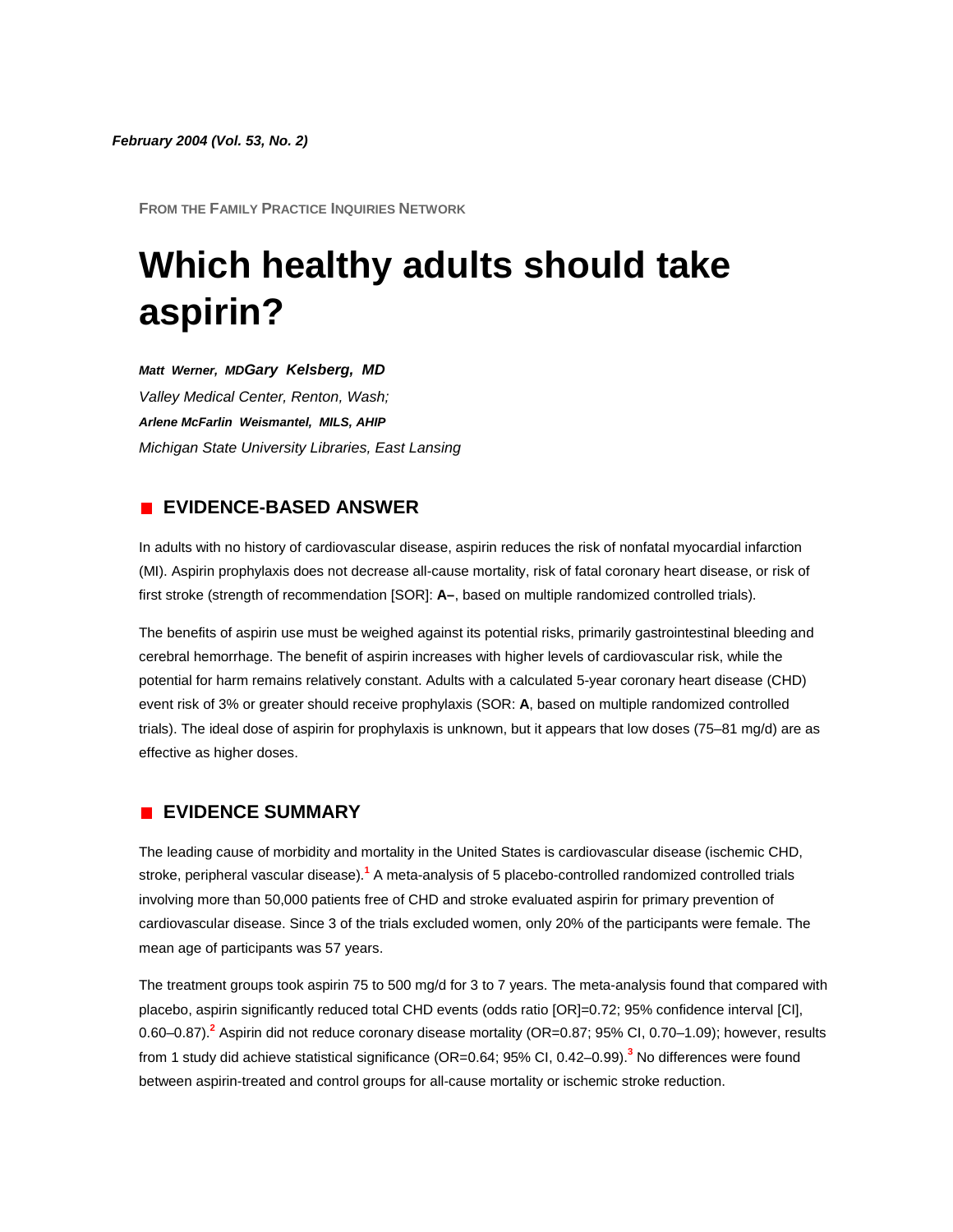Aspirin increased the risk of major gastrointestinal bleeding events by almost twofold (OR=1.70; 95% CI, 1.4– 2.1). Three of the 5 trials showed no significant increase of intracranial hemorrhage event rates (OR=1.4; 95% CI, 0.9–2.0). Based on combined primary and secondary prevention trials, the risk of intracranial bleeding with aspirin is estimated at 0 to 2 events per 1000 patients per yea[r.](http://www.jfponline.com/Pages.asp?AID=2026&issue=February_2004&UID=#bib2)**<sup>2</sup>**

Although the ideal aspirin dosage is uncertain, lower dosages (75–81 mg/d) have been shown to be as beneficial as higher dosages, and may have fewer bleeding complications. Buffered and entericcoated formulations are no more protective than plain aspirin[.](http://www.jfponline.com/Pages.asp?AID=2026&issue=February_2004&UID=#bib4)**<sup>4</sup>**

In patients with no known cardiovascular disease, aspirin chemoprevention has been shown to decrease the risk of nonfatal MI and fatal CHD by 28%. At a 5-year CHD risk of 3%, the benefits of prophylaxis outweigh the harms (see **[Table](http://www.jfponline.com/Pages.asp?AID=2026&issue=February_2004&UID=#5302JFP_ClinicalInquiries4-tab1)** ) by 2 to 1—assuming the events of stroke, MI, and bleeding are considered roughly equivalent in severity. (A different threshold may be appropriate for patients that perceive 1 of these events as significantly more serious than the others.) Typical patients at a 3% or greater risk for cardiovascular disease include men aged >40 years, post-menopausal women, and younger persons with risk factors for CHD. Physicians determine cardiovascular risk from the presence and severity of risk factors: gender, age, blood pressure, lipid status, diabetes, and smoking status.

Simple risk-assessment tools based on Framingham data are available for computers and palmtop devices (eg, Heart to Heart CV Risk Assessment Calculator, **[www.meddecisions.com](http://www.meddecisions.com/)**; National Institutes of Health, **[www.nhlbi.nih.gov/health/prof/heart/](http://www.nhlbi.nih.gov/health/prof/heart/)**). Because only 2 trials included women, it is less clear whether both sexes benefit equally from aspirin prophylaxi[s.](http://www.jfponline.com/Pages.asp?AID=2026&issue=February_2004&UID=#bib1)**<sup>1</sup>**

| <b>Outcome</b>                  | <b>Estimated 5-year risk for CHD event</b> |           |           |
|---------------------------------|--------------------------------------------|-----------|-----------|
|                                 | $1\%$                                      | 3%        | 5%        |
| All-cause mortality             | <b>NS</b>                                  | <b>NS</b> | <b>NS</b> |
| CHD events avoided              | 3                                          | 8         | 14        |
| Ischemic strokes avoided        | NS.                                        | <b>NS</b> | <b>NS</b> |
| Hemorrhagic strokes             |                                            |           |           |
| Major gastrointestinal bleeding | 3                                          | 3         | 3         |
| NS, not significant             |                                            |           |           |

# **Net benefits and harms of aspirin prophylaxis, per 1000 patients**

# **RECOMMENDATIONS FROM OTHERS**

The US Preventive Services Task Force recommends that clinicians discuss aspirin prophylaxis with adults at increased risk for CHD (defined as a 5-year risk of 3% or more). Discussion should include the potential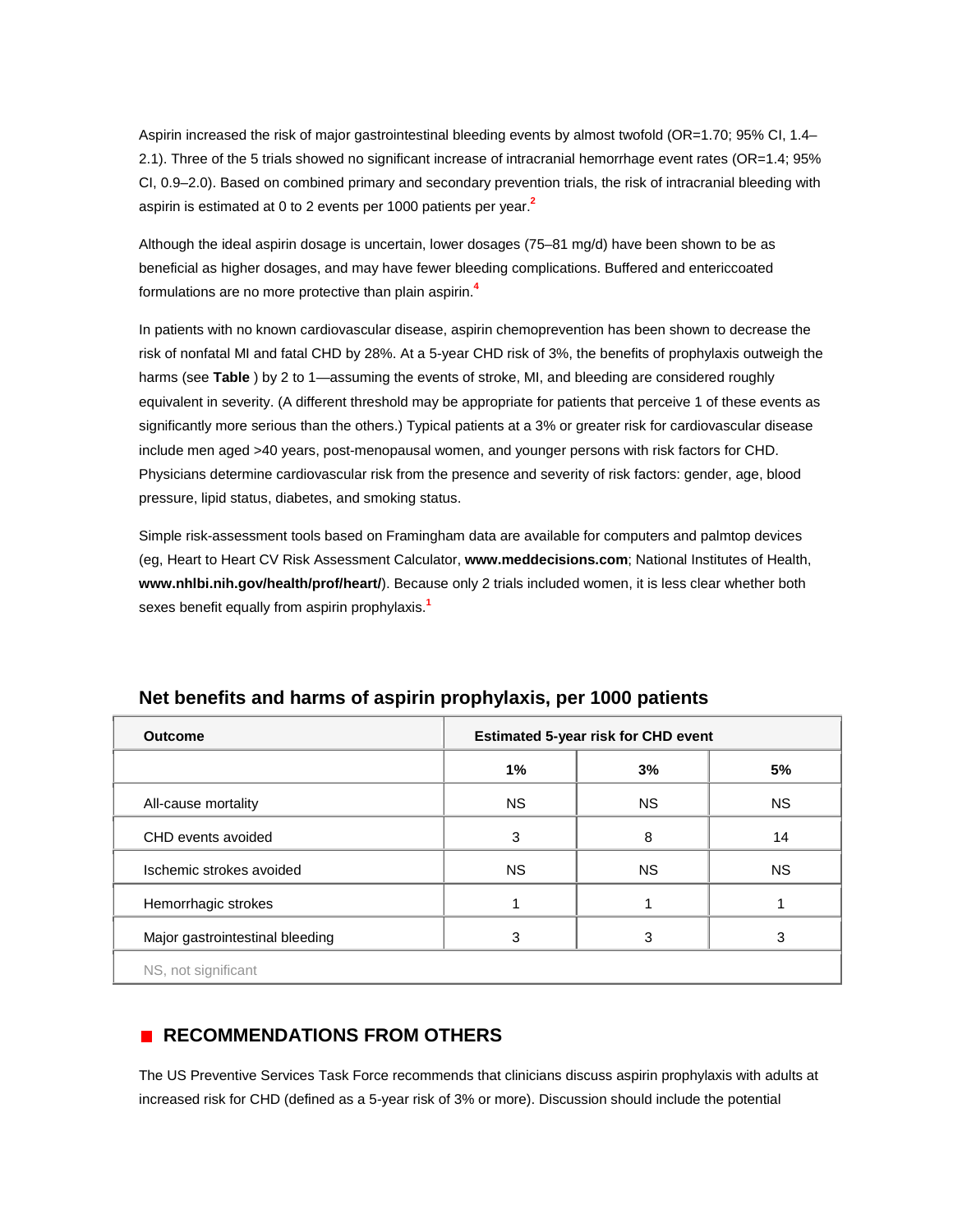benefits and harms of aspirin therap[y.](http://www.jfponline.com/Pages.asp?AID=2026&issue=February_2004&UID=#bib5)**<sup>5</sup>**

The American Heart Association recommends low-dose aspirin in people at higher risk of coronary heart disease (especially those with a 10-year CHD risk of 10% or greater[\).](http://www.jfponline.com/Pages.asp?AID=2026&issue=February_2004&UID=#bib6)**<sup>6</sup>** The European Society of Cardiology says there is evidence that low-dose aspirin can reduce the risk of cardiovascular events in asymptomatic highrisk people, such as those with diabetes or well-controlled hypertension, and in men at high multifactorial risk of cardiovascular diseas[e.](http://www.jfponline.com/Pages.asp?AID=2026&issue=February_2004&UID=#bib7)**<sup>7</sup>**

#### **CLINICAL COMMENTARY**

# **Aspirin: effective, safe, inexpensive—and it may prevent heart attacks**

#### *Paul V. Aitken Jr, MD, MPH*

*Residency in Family Medicine, University of North Carolina at Chapel Hill; New Hanover Regional Medical Center, Wilmington, NC*

Acetylsalicylic acid was first compounded in Germany by chemist Felix Hoffman in 1897. According to information from the Bayer Company, aspirin's cardioprotective effect was first recognized by Dr Lawrence Craven, a California general practitioner. He noted a decreased rate of heart attacks in patients taking this medication.

We now have evidence supporting Dr Craven's astute clinical observation. In adults with no history of cardiovascular disease, aspirin reduces the risk of nonfatal MI. For an individual at a 5-year CHD risk as low as 3%, the benefits of prophylaxis outweigh the harms. The leading cause of morbidity and mortality in the US is still cardiovascular disease. A simple, effective, safe, and inexpensive preventive measure like recommending aspirin has the potential to prevent heart attacks on a grand scale. A lowdose aspirin per day should be recommended for patients at risk for cardiovascular disease, including men aged >40 years, postmenopausal women, and younger persons with risk factors for CHD. As a 40-something male with a family history of cardiovascular disease reviewing this Clinical Inquiry, I will be taking my aspirin a day.

### **REFERENCES**

- 1. Hoyert DL, Arias E, Smith BL, Murphy SL, Kochanek KD. Deaths: final data for 1999. *Natl Vital Stat Rep.* 2001;49:1–113.
- 2. Hayden M, Pignone M, Phillips C, Mulrow C. Aspirin for the primary prevention of cardiovascular events: a summary of the evidence for the U.S. Preventive Services Task Force. *Ann Intern Med* 2002;136:161–172.
- 3. Final report on the aspirin component of the ongoing Physicians' Health Study. Steering Committee of the Physicians' Health Study Research Group. *N Engl J*